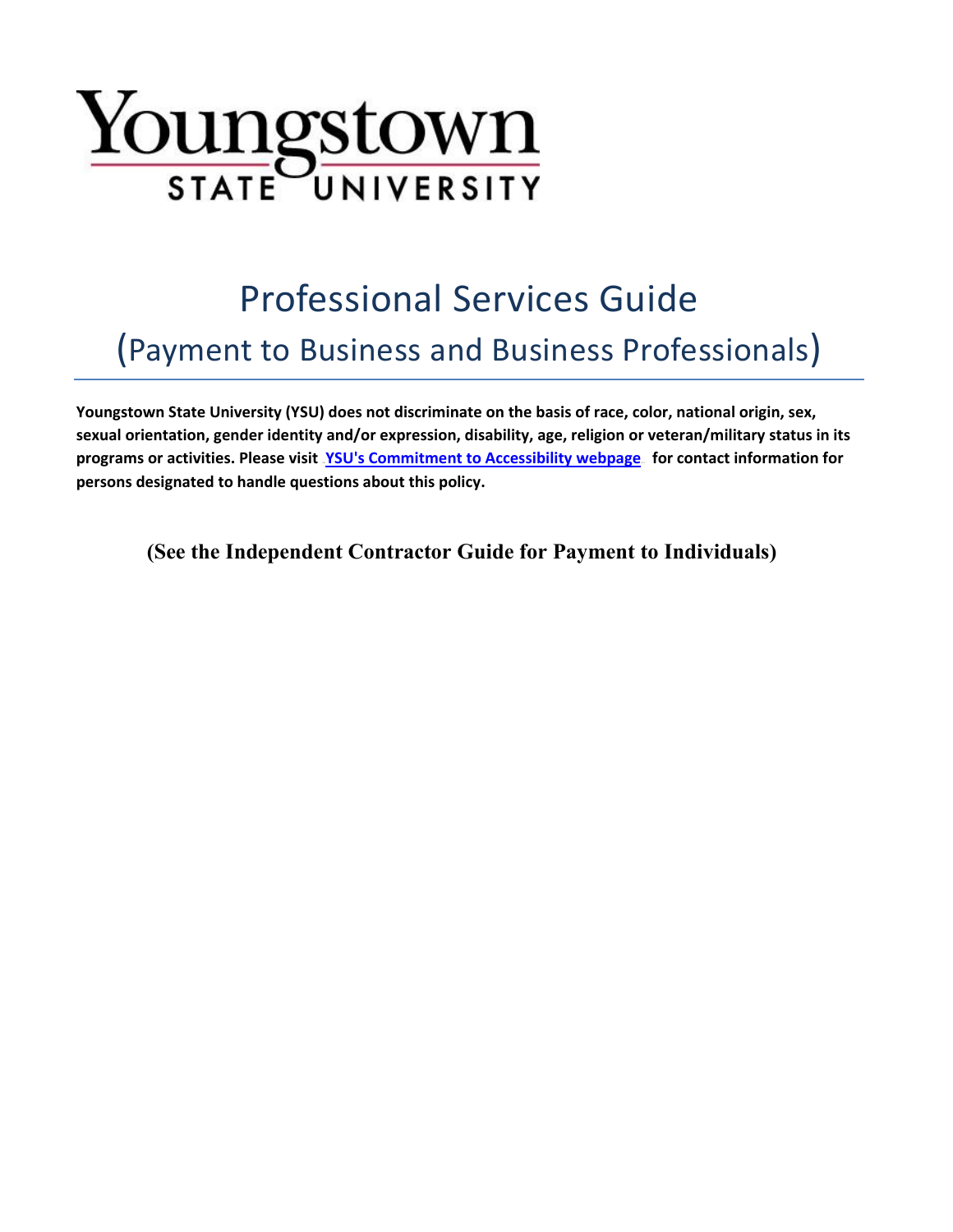#### **Table of Contents**

## <span id="page-1-0"></span>**Definitions**

Contractor – Professional hired to perform services for the University eCUBE- Electronic procurement system Invoice – Document sent to Accounts Payable to initiate payment to the vendor

PSA – Professional Service Agreement

#### <span id="page-1-1"></span>**Overview**

**[University Policy 3-04 Contract Compliance/Administration](https://cms.ysu.edu/administrative-offices/university-policies/3-budget-and-finance)** designates Procurement Services as the office to review, manage, and ensure continued adherence to contractual agreements.

An agreement must be completed for any services exceeding \$999 in order to prevent unnecessary exposure to liability by the University. The signature level authorities are as follows:

| <b>Dollar Threshold</b> | <b>Signature Approval Required</b>                                                           |
|-------------------------|----------------------------------------------------------------------------------------------|
| Up to \$1,499           | Associate Dean, Department Chair, or Director                                                |
| \$1,500 to \$9,999      | Dean, Associate Provost, or Associate Vice President                                         |
| \$10,000 to \$14,999    | Division/Area Officer                                                                        |
| \$15,000 or more        | Vice President for Finance & Business Operations                                             |
|                         | All agreements must be fully executed and a valid purchase order must be issued prior to the |
|                         | commencement of any work. The agreements are normally posted to account code 701805 -        |

Contractual Fees and Services but other account codes may apply.

[University Policy 3-03 Purchasing Limits for Competitive Selection](https://cms.ysu.edu/administrative-offices/university-policies/3-budget-and-finance)., states that any purchase exceeding \$50,000 for goods or for services, or \$200,000 for construction must be competitively solicited and awarded. The policy also designates Facilities as oversight on any construction/renovation projects exceeding the current prevailing wage rates thresholds. See the policy for exclusions to these requirements.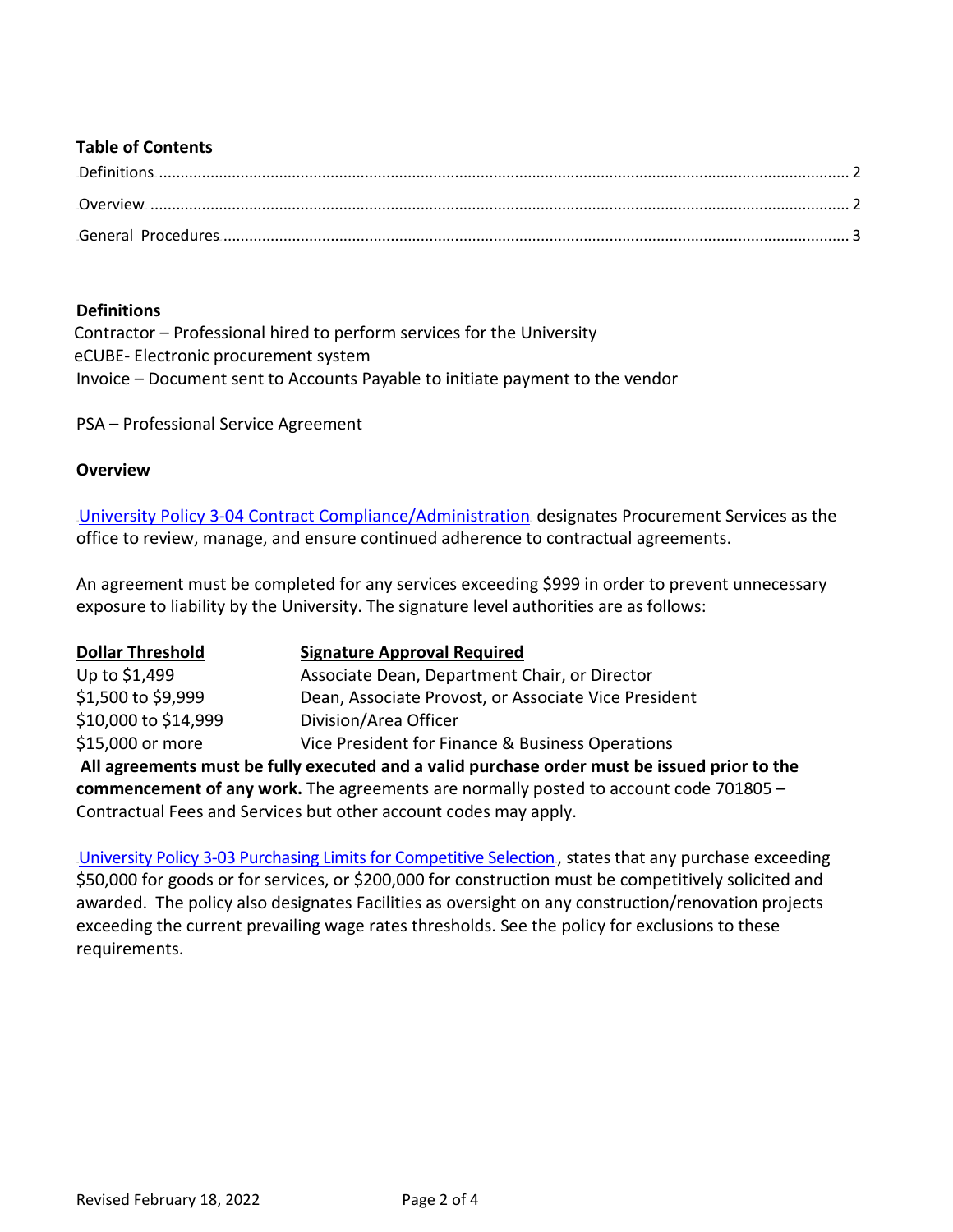All agreements may be subject to review by General Counsel. Business professionals could include (not an exhaustive list):

- **Architect**
- Engineering Services
- Artwork
- Construction Contractor (unless competitively bid then would use OFCC contract)
- Consulting
- Counseling/Doctors
- Repairs/Maintenance Contractors
- Carpet Cleaning

In some instances, it may be more practical to use the other party's contract forms (non-standard agreements). Please see the "Contract Compliance and [Administration Guide](https://cms.ysu.edu/administrative-offices/procurement-services/contract-management)" for requirements. All non-standard agreements must be reviewed and approved by General Counsel and signed by the Vice President for Finance & Business Operations. If it is not reviewed and approved by General Counsel, the agreement could be invalid. Exceptions may apply to grant funded projects. For grant related expenditures – See [Guidebook Policy 10-13 Research, Grants, and Sponsored Programs](https://cms.ysu.edu/administrative-offices/university-policies/10-academic-affairs) for signature requirements.

## <span id="page-2-0"></span>**General Procedures**

- 1. Look up the vendor in eCUBE to determine if they have an existing vendor record. If not found, include a copy of the New Vendor [Information/Substitute](https://cms.ysu.edu/administrative-offices/procurement-services/new-vendor-information) IRS W9 form with the Professional Service Agreement (PSA).
- 2. The PSA [Form](https://cms.ysu.edu/administrative-offices/procurement-services/procurement-forms) is data enterable and posted on the Procurement Services webpage.
- 3. Complete the PSA information. If any necessary information is left blank, the PSA will be returned to the department unsigned.
- 4. Note you will need to insert the requisition number after the requisition is entered in the system (see below).
- 5. Have the contractor sign the PSA and complete the new vendor form (if applicable).
- 6. Attach any quote from the contractor to the PSA.
- 7. Send the new vendor information form to Procurement Services (if applicable).
- 8. Enter the requisition in eCUBE on either a non-catalog order or Standing Order. Put the requisition number on the top of the contract and send to the proper signature authority.
- 9. Once the contract is signed, scan the final contract and attach to the external attachments on the requisition in eCUBE.
- 10. This procedure will deliver a copy of the completed contract with the Purchase Order to the vendor when it is faxed to them from the system.
- 11. The contractor must submit an invoice to Accounts Payable for all services rendered indicating the purchase order number in order to initiate payment.
- 12. If PO is a Non-catalog order, the department is required to enter a receipt.
- 13. If PO is a Standing Order, the Financial Manager will approve the invoice electronically in eCUBE.